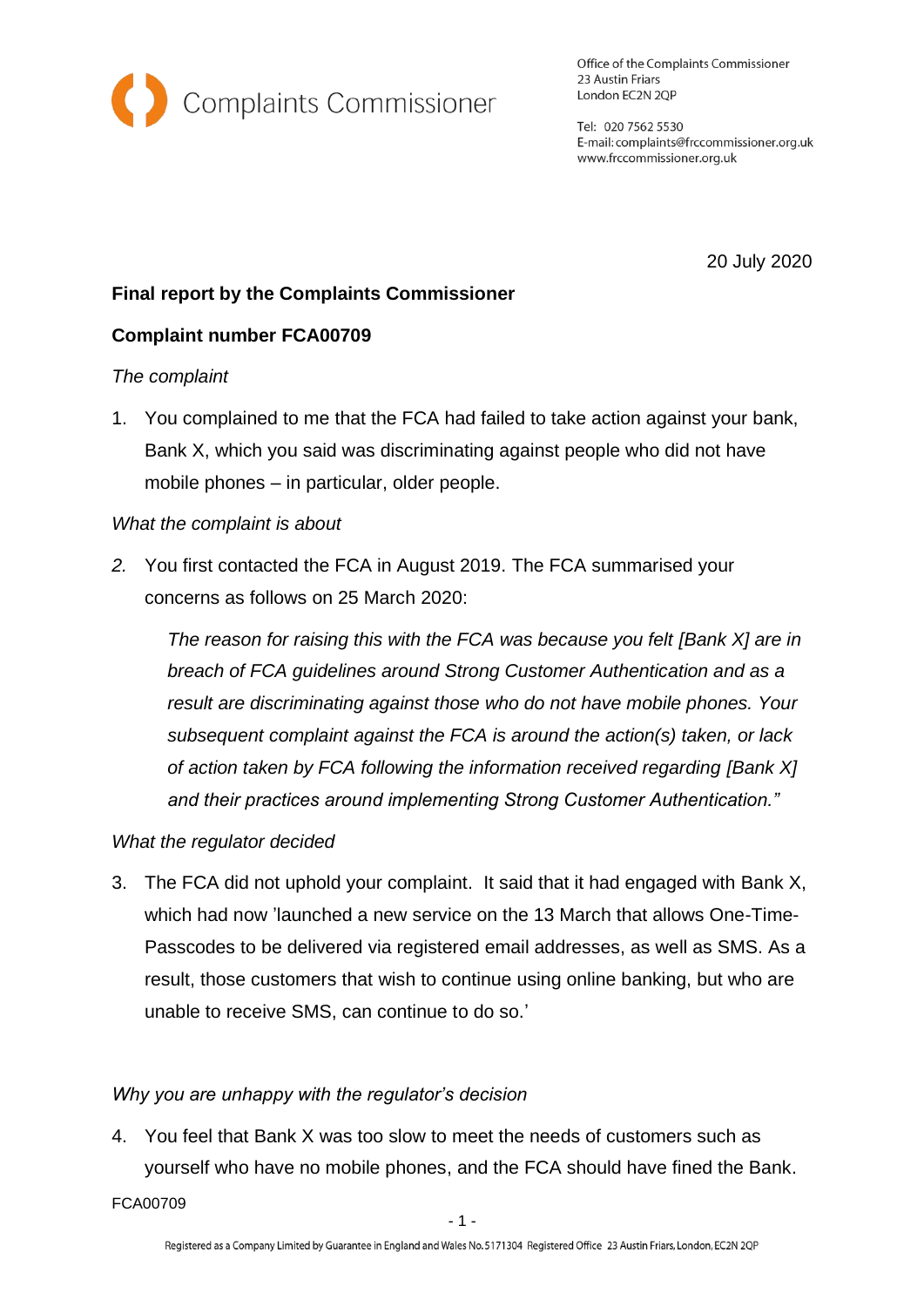### *My analysis*

- 5. The problem arose because of new requirements upon the banks to provide 'Strong Customer Authentication' (SCA), much of which is delivered via mobile phones. I understand you are frustrated that your bank was not able to provide you with the service you wanted for a period whilst SCA was being implemented. The FCA Supervision Hub provided you with information about the implementation process by pointing you to the FCA web site here : [https://www.fca.org.uk/news/statements/fca-response-european-banking](https://www.fca.org.uk/news/statements/fca-response-european-banking-authority%E2%80%99s-opinion-strong-customer-authentication)[authority%E2%80%99s-opinion-strong-customer-authentication](https://www.fca.org.uk/news/statements/fca-response-european-banking-authority%E2%80%99s-opinion-strong-customer-authentication)
- 6. On the page above, the FCA explains that the legal requirement for firms meeting all the requirements on SCA was 14 September 2019. The FCA then goes on to say that it would not take enforcement action against firms which miss this deadline if these firms have taken steps to comply.
- 7. Bank X was able to provide you with the service you required in March 2020.
- 8. From the FCA's files I can see that the FCA's Supervision Team were engaging with Bank X on these matters on a regular basis, and that Bank X was taking steps to comply. Whilst there was a delay in the Bank in implementing a solution to the matters you raise, the solution was delivered. I realise that you would have liked the FCA to take stronger action, but I do not consider that what the FCA did was unreasonable.
- 9. If you consider that the bank discriminated against you on the grounds of age, you might wish to take advice from Citizens Advice or a solicitor, or complain to the Financial Ombudsman Service (see [https://www.financial](https://www.financial-ombudsman.org.uk/)[ombudsman.org.uk/\)](https://www.financial-ombudsman.org.uk/). I am afraid that is a matter I cannot help you with.

#### *My decision*

- 10. For the reasons I have given, I am afraid I cannot uphold your complaint.
- 11. I understand that you continue to feel that bank X should have met the legal requirements for SCA by 14 September 2019, and the FCA should fine it for not having done so. However, my view remains that what the FCA did was reasonable in the circumstances.